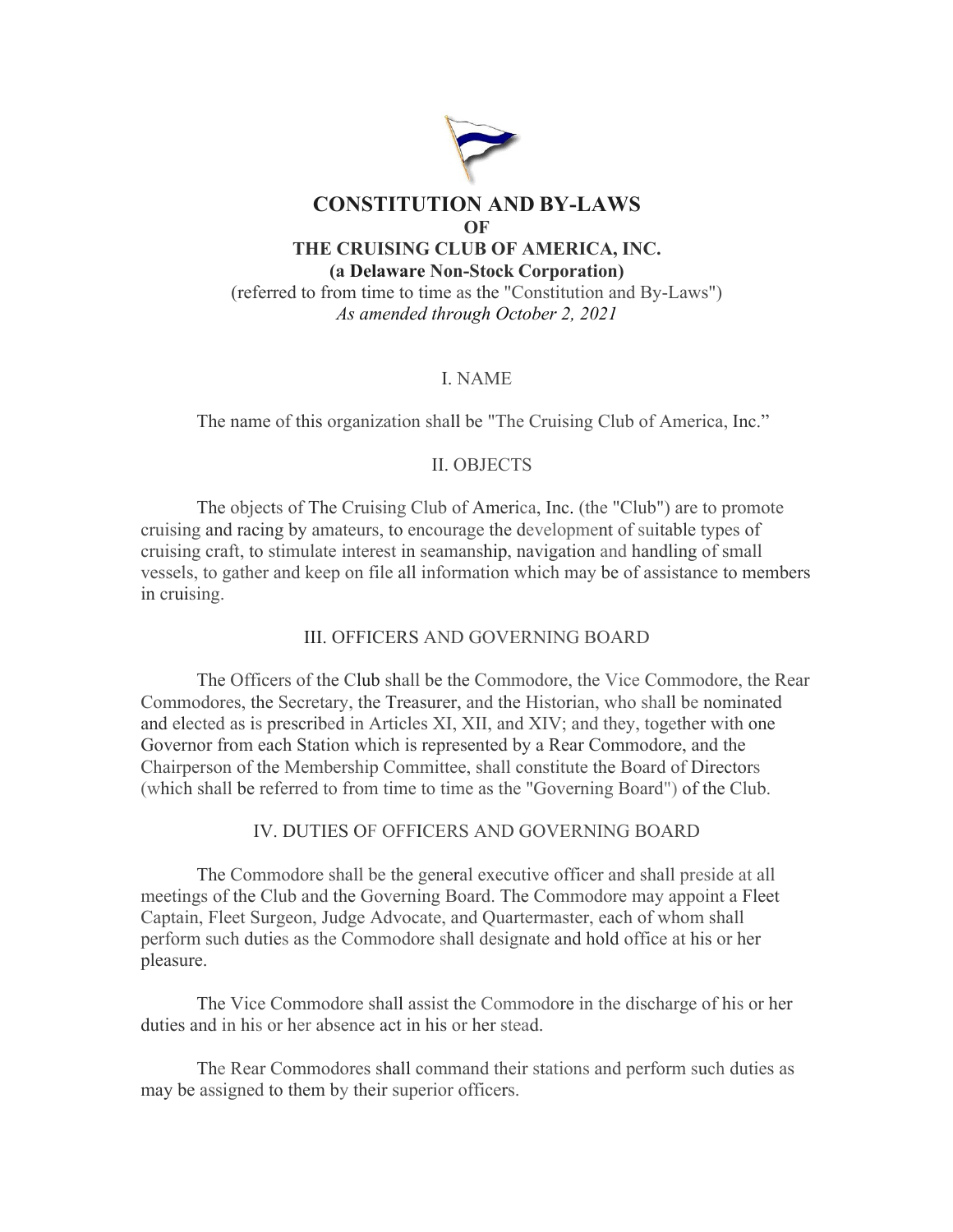The Secretary and the Treasurer shall perform the duties pertaining to their offices respectively. The Secretary shall have the duty to record the proceedings of the meetings of the Club's members and the Governing Board in a book to be kept for that purpose. The Treasurer shall be the principal financial and accounting officer of the Club. The Treasurer shall: (i) have charge of and be responsible for the maintenance of adequate books of account for the Club, (ii) have charge and custody of all funds and securities of the Club, and be responsible therefor, and for the receipt and disbursement thereof and (iii) perform all the duties incident to the office of Treasurer and such other duties as from time to time may be assigned to the Treasurer by the Governing Board or, subject to the authority of the Governing Board, by the Commodore. The Treasurer shall render to the Governing Board whenever they may require it, an account of all his or her transactions as Treasurer and of the financial condition of the Club.

The Historian shall each year write a Log of the Club's activities during the past year and present it to the Club at the Annual Meeting.

The Governing Board shall generally administer the affairs of the Club and shall have all the power and authority granted by law to the Board of Directors.

### V. MEMBERSHIP; ELECTION; RESIGNATIONS

A person eligible for membership in the Club must be a sailor and a person of acceptable character and personality who has demonstrated his or her ability to handle or command and navigate or pilot a yacht or small vessel at sea and who has had significant cruising experience.

Each proposal for membership in the Club shall be made by a member and seconded by one other member, neither of whom shall be a member of the Membership Committee, on forms and pursuant to the instructions or regulations approved by the Governing Board. When each proposal in complete form shall be received by a Station's membership chair, it shall be reviewed first by that Station's membership committee and, if approved, the candidate's name and the names of his or her proposer and seconder shall be circulated to the Station's members for comment. Unless withdrawn by the Station's membership committee chair, the proposal shall be forwarded to the Membership Committee for review and, if approved, the name of the candidate and the names of his or her proposer and seconder shall be circulated to the members of the Club for comment. Unless withdrawn by the Membership Committee chair, the name of the candidate shall be forwarded to the Governing Board for its approval. The manner and schedule for the foregoing process shall be determined by the Governing Board.

Favorable recommendations by the Membership Committee shall not exceed in any calendar year a number to be prescribed from time to time by the Governing Board. Proposals rejected by the Governing Board shall be excluded from such annual number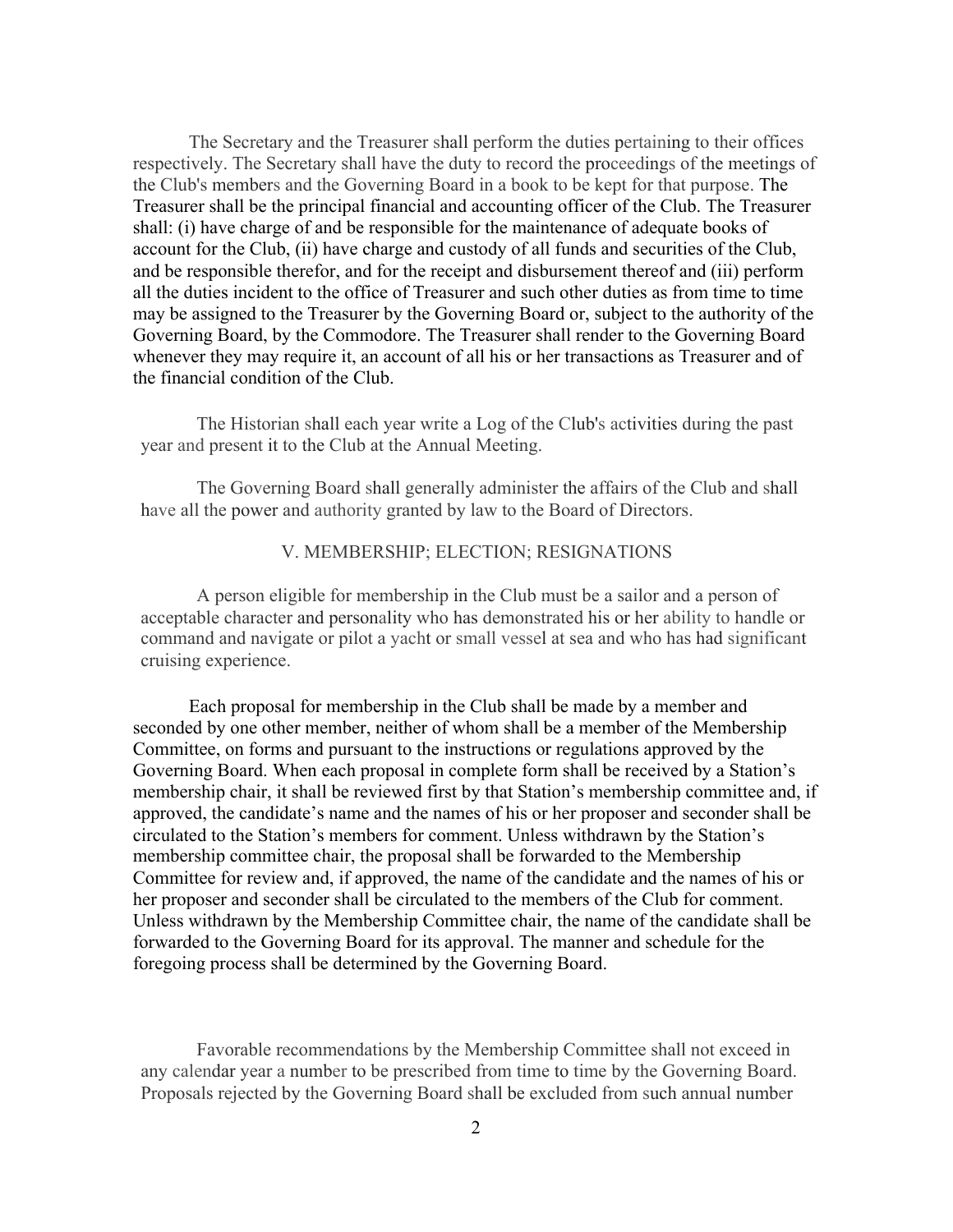or quota.

The Membership Committee may act upon proposals without regard to seniority of receipt.

All member resignations must be in writing and shall take effect upon receipt by the Club provided however that a resignation may be withdrawn upon the consent of the Governing Board and upon such terms and conditions as it may prescribe.

#### VI. CLASSES OF MEMBERSHIP

There shall be three classes of membership: regular, life, and honorary. A member may become a life member by payment of the fee prescribed in accordance with Article VII and thereafter is exempted from yearly dues. Each regular and life member is entitled to one vote in person or by proxy at every meeting of the members. Honorary members shall pay no dues or initiation fee, and shall have no vote nor hold any office, except that of Historian, but otherwise shall enjoy all the privileges of regular members.

The Governing Board may extend the privileges of membership, other than voting, to members of foreign cruising organizations while such members are sailing in North American waters.

### VII. INITIATION FEE AND LIFE MEMBERSHIP

The initiation fee payable on election shall be fixed annually by the Governing Board on or before the first day of December preceding the calendar year in which it shall be payable. The life membership shall be twenty times the yearly dues at time of proposal. Proposal for life membership may be made only after five successive years of membership in the Club.

### VIII. DUES; ARREARS

The annual dues for regular members payable on election and thereafter in January of each year shall be fixed annually by the Governing Board on or before the first day of December preceding the calendar year for which they shall be payable.

Members whose dues are unpaid by April first shall be notified by the Treasurer and, if such dues are still unpaid by June first, such members may be suspended or dropped from the roll by the Governing Board but may be reinstated at its discretion and upon the payment of all arrears.

The Governing Board may waive the dues of individual members for such period as it deems proper, upon finding that such action is to the best interest of the Club.

### IX. MEETINGS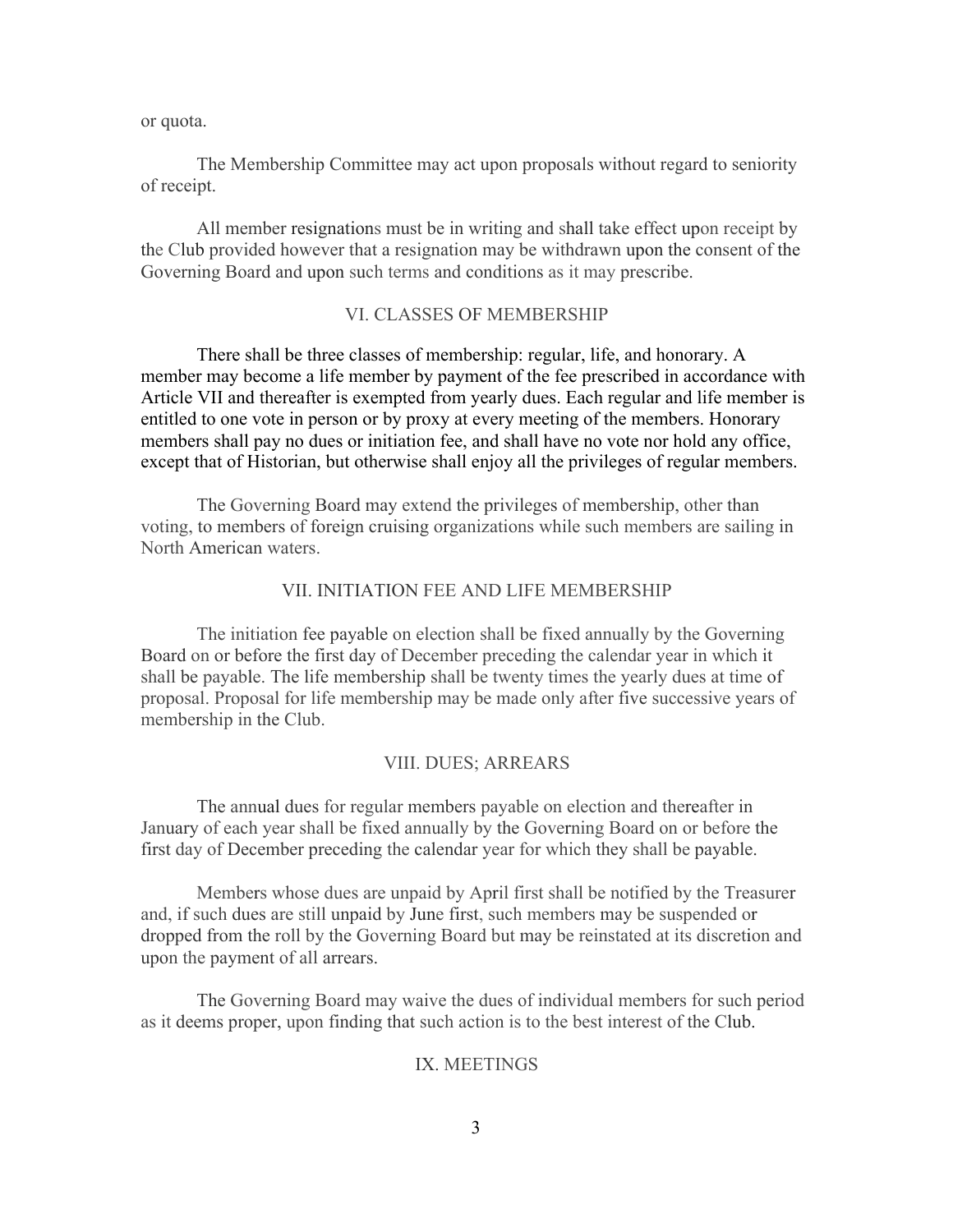The Annual Meeting of the Club's members shall be held in the first half of each calendar year. The Fall Meeting of the Club's members shall be held in the second half of each calendar year. The exact dates and locations of all meetings shall be determined by the Governing Board. Special Meetings of the Club's members may be called by the Governing Board and shall be called on the written request of fifteen members.

The Governing Board shall meet as often as it may deem necessary, or at the call of the Commodore.

## X. QUORUM

Ten percent of the voting members or one hundred, whichever is less, present in person or by proxy shall constitute a quorum at any meeting of the members of the Club, provided the same be not inconsistent with the General Corporation Law of the State of Delaware (the "General Corporation Law"). Ten members shall constitute a quorum at any meeting of the Governing Board, provided the same be not inconsistent with the General Corporation Law.

# XI. NOMINATING COMMITTEE; NOMINATION OF OFFICERS

At the Annual Meeting of the Club there shall be convened a Nominating Committee of five members of the Club, who shall be neither Officers nor Governors of the Club. The Nominating Committee shall be composed of five (5) members, including the immediate past three (3) Commodores and two (2) members ("At-Large members") appointed by the past Commodores. At-Large members shall serve for terms as determined by the past Commodores. Any vacancy may be filled by a vote of the past Commodores then serving on the Nominating Committee. This Committee shall nominate candidates for Commodore, Vice Commodore, Secretary, Treasurer, Historian, and for Governors to succeed those whose terms of office expire at the next Annual Meeting; and shall notify the Secretary of such nominations and appointments of At-Large members not later than sixty days preceding the next Annual Meeting.·

Five or more members may put in nomination any other candidates they may unite on, provided such nomination, signed by at least five members, is filed with the Secretary not less than fifteen days before the Annual Meeting. The Secretary shall send notice thereof to all members not less than five days before the Annual Meeting.

### XII. ELECTIONS; TERMS OF OFFICE; VACANCIES

The Commodore, Vice Commodore, Secretary, Treasurer, and Historian shall be elected at the Annual Meeting and shall hold office until the next Annual Meeting or until their respective successors are duly elected and qualified.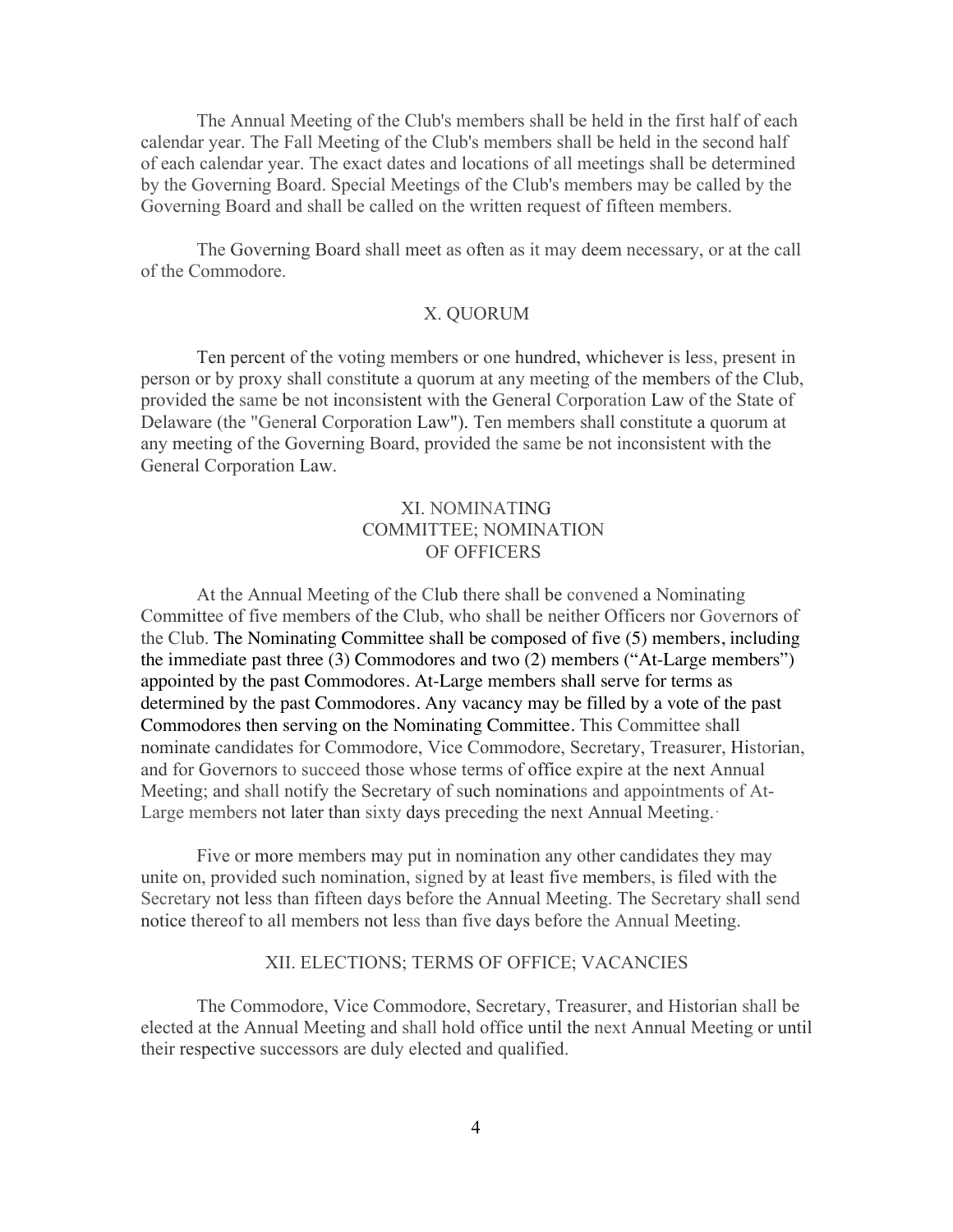The Elected Governors shall be elected by the Club's membership at each Annual Meeting to replace the Elected Governors whose terms are expiring. The Elected Governors shall be divided into three classes, each class of which shall be as nearly equal in number as possible, and the term of office of at least one class shall expire in each year. Notwithstanding the preceding sentence, a person appointed by the Governing Board to fill an Elected Governor's vacancy shall serve until the expiration of the term of the Elected Governor for whom such person was appointed.

Vacancies in any office (except Rear Commodore) or in the Governing Board shall be filled by the Governing Board. Those so appointed shall hold office until the next Annual Meeting or until their respective successors are duly elected and qualified.

## XIII. COMMITTEES

The Governing Board shall appoint a Membership Committee Chairperson each year, and he or she may not serve longer than five consecutive years. The balance of the Membership Committee shall consist of the Membership Chairperson of each Station. The proceedings of the Membership Committee shall be confidential.

The Governing Board may appoint and remove such other committees, except the Nominating Committee, as it may deem necessary. The Commodore, or in his or her absence the Vice Commodore, shall be ex-officio a member of all committees, except the Nominating Committee.

# XIV. STATIONS AND POSTS: REAR COMMODORES, STATION CAPTAINS, AND POST CAPTAINS

Wherever four or more members of the Club reside in a particular locality, they may, with the approval of the Governing Board, found a Station. The Secretary shall notify the members of the Club of the establishment of a new station. Members may choose the Station to which they wish to belong.

Each Station composed of twenty-four or more members shall be under the command of a Rear Commodore to be elected by the members of such Station. If the Station is composed of fewer than twenty-four members, such Station shall be commanded by a Station Captain, to be elected by the members of such Station.

A Station with more than fifty members may, with the approval of its Rear Commodore and the Governing Board, found one or more Posts in locations with not less than ten Station members. Such Post shall be commanded by a Post Captain to be elected by the members of such Post. A Post shall be an integral part of the Station by which it was formed and shall coordinate its activities with the Station. Post members shall continue to be recorded as members of their Station.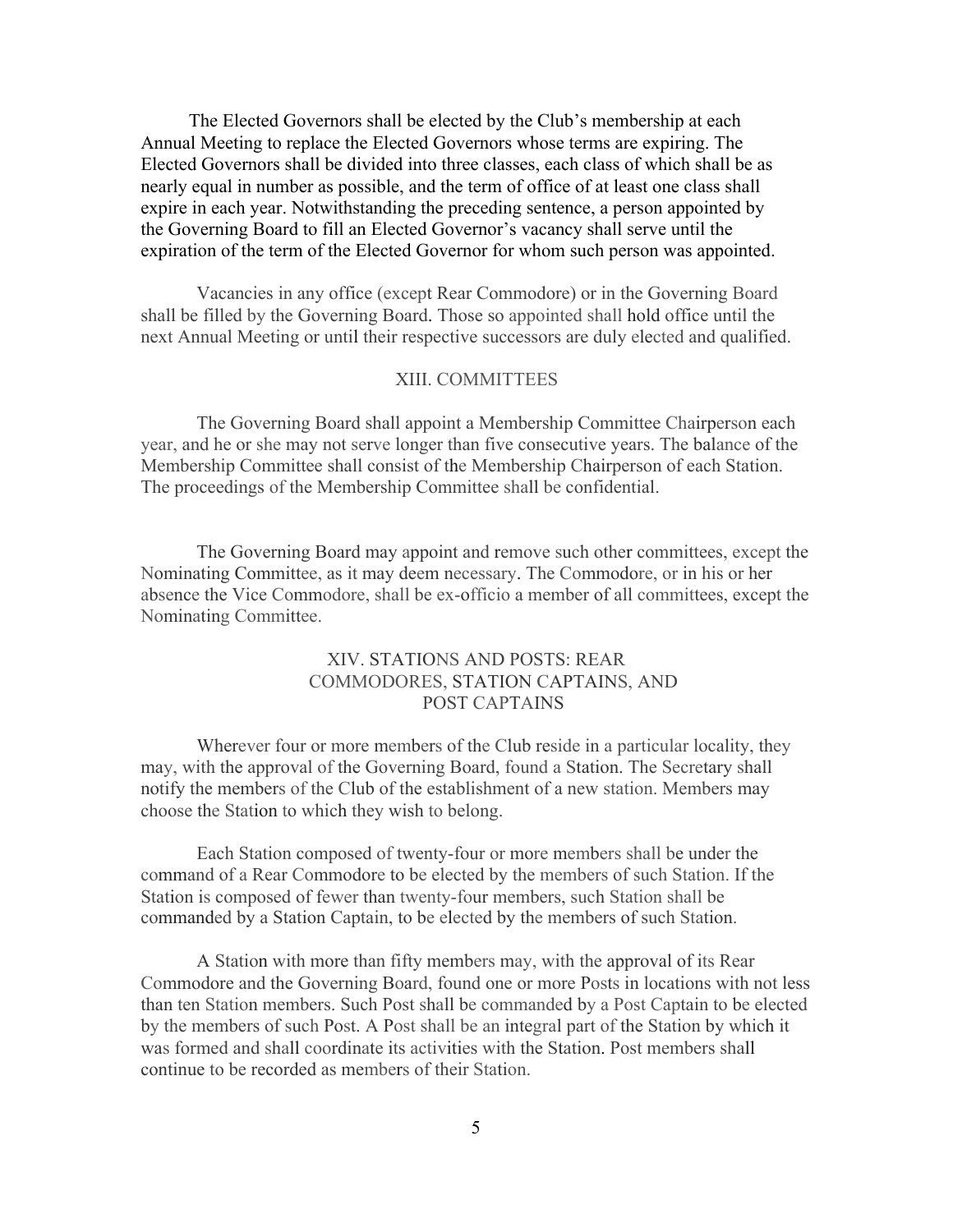The Rear Commodore or Station Captain commanding a Station, or Post Captain commanding a Post, may appoint and remove such committees as the Station or Post members may approve.

## XV. FLAGS

The Club Burgee shall be triangular in shape, and the hoist shall be 2/3 of the fly with a waved blue stripe 20% of the hoist in width, running through the center from hoist to point, consisting of one crest and one trough. The center of the stripe shall be placed at half of the hoist, and the bottom of the trough coincide with the lower edge of the point of the burgee. The burgee shall be flown so that the crest is nearest the hoist.

The Commodore's Flag shall be rectangular in shape with a blue field, in the usual proportions, in the center of which shall be a white fouled anchor encircled by 13 white five-pointed stars. Running horizontally through the center shall be a waved white stripe 20% of the hoist in width.

The Vice Commodore's Flag shall be similar to the Commodore's Flag, except that the field shall be red.

The Rear Commodore's Flag shall be similar to the Vice Commodore's Flag, except that the field shall be white and the fouled anchor, the 13 stars, and the wave shall be blue.

The Station Captain's Flag and the Post Captain's Flag shall both be similar to the Rear Commodore's Flag, except that the 13 stars shall be omitted.

The Secretary's Flag shall be similar to the Station Captain's Flag, except that a quill shall replace the fouled anchor.

The Treasurer's Flag shall be similar to the Station Captain's Flag, except that a scale shall replace the fouled anchor.

The Historian's Flag shall be similar to the Station Captain's Flag, except that an hourglass shall replace the fouled anchor.

The Fleet Captain's Flag shall be similar to the Station Captain's and Post Captain's Flags, except that the fouled anchor shall be omitted.

The Fleet Surgeon's Flag shall be similar to the Station Captain's Flag, except that a caduceus shall replace the fouled anchor.

The Judge Advocate's Flag shall be similar to the Station Captain's Flag, except that a gavel shall replace the fouled anchor.

The Quartermaster's Flag shall be similar to the Station Captain's Flag,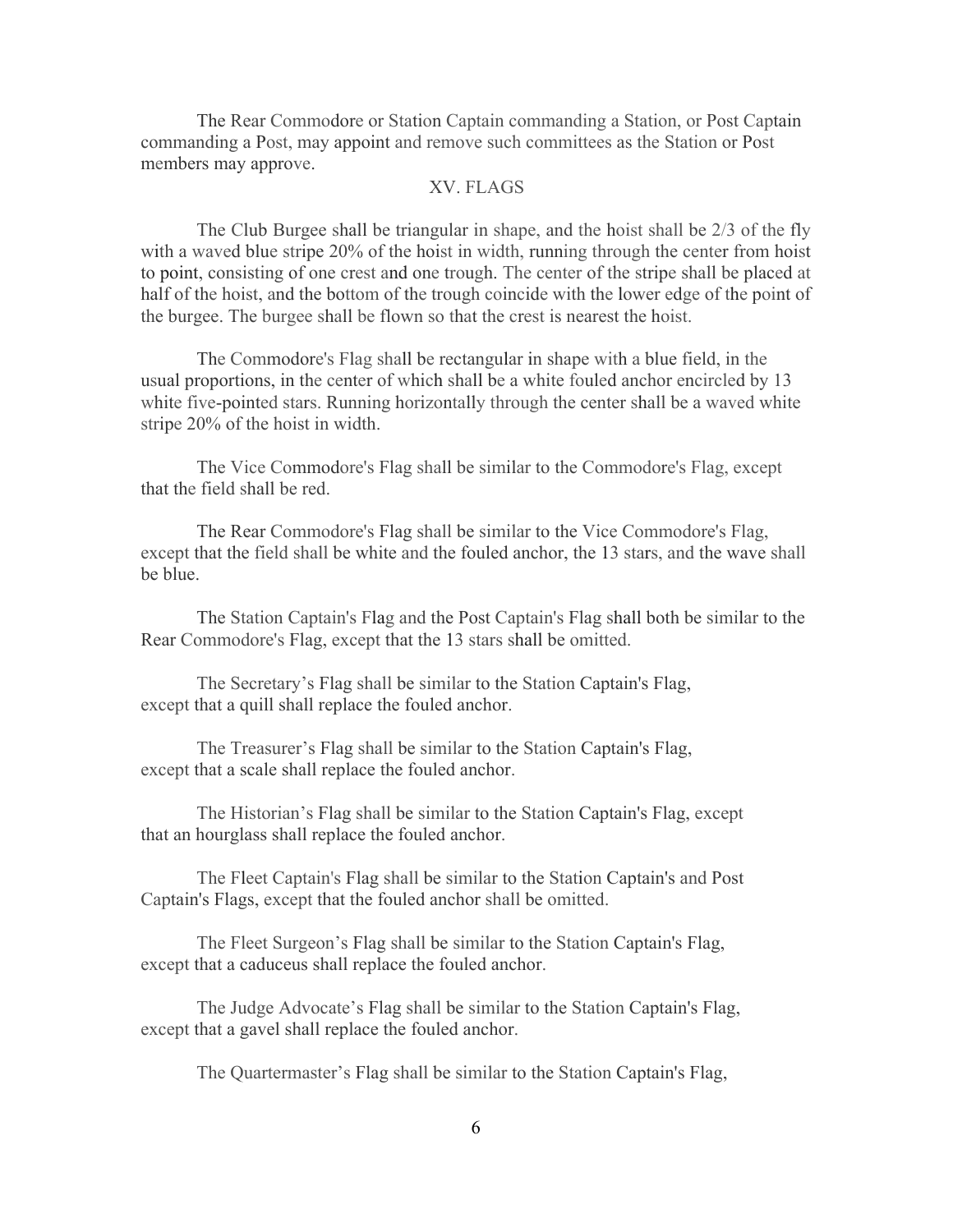except that a spoked wheel shall replace the fouled anchor.

The Past Commodore's Flag shall be similar to the Fleet Captain's Flag, except that three stars shall be added along the hoist, two blue in the field and one white in the blue wave.

The Past Rear Commodore's Flag shall be similar to the Fleet Captain's Flag, except that one white star shall be added along the hoist in the blue wave.

There will be two Transoceanic Pennants of the Cruising Club of America. Each shall be a pennant of a length approximately 20% of the overall length of the yacht entitled to fly it, and one-twelfth of its length on the hoist.

One pennant shall have a white field, with a waved blue stripe running horizontally through the center from hoist to point. A member/owner may fly this pennant only on the vessel for which the award was made. The second pennant shall have a blue field with a waved white stripe. Members who have received the award may fly this pennant on a vessel subsequently owned.

The Club Burgee shall only be displayed on yachts under the direct command of members; it may not be displayed on a member's yacht when it is under charter to a nonmember. The flag of a flag officer shall only be displayed on a yacht under the flag officer's direct command or when using another member's yacht for official business. It may also be flown at the starboard spreader as a courtesy to a flag officer when visiting a yacht.

The Member Aboard Flag shall be similar to the Fleet Captain's Flag, except that it shall have a swallow tail.

# XVI. SEAL

The seal of the Club shall be its Burgee surrounded by a double circular rope border within which shall be inscribed "The Cruising Club of America, Inc."

# XVII. RESTRICTIONS UPON USE OF CLUB FLAGS, SEALS, INSIGNIA AND NAME

None of the flags of the Club nor the Club seal, insignia or name shall be displayed or used in connection with any commercial enterprise or advertisement.

XVIII. FINANCIAL MATTERS

The Commodore and Treasurer shall prepare an annual plan and budget for the upcoming fiscal year consistent with the objectives and operating concepts of the Club by October 1 of each year.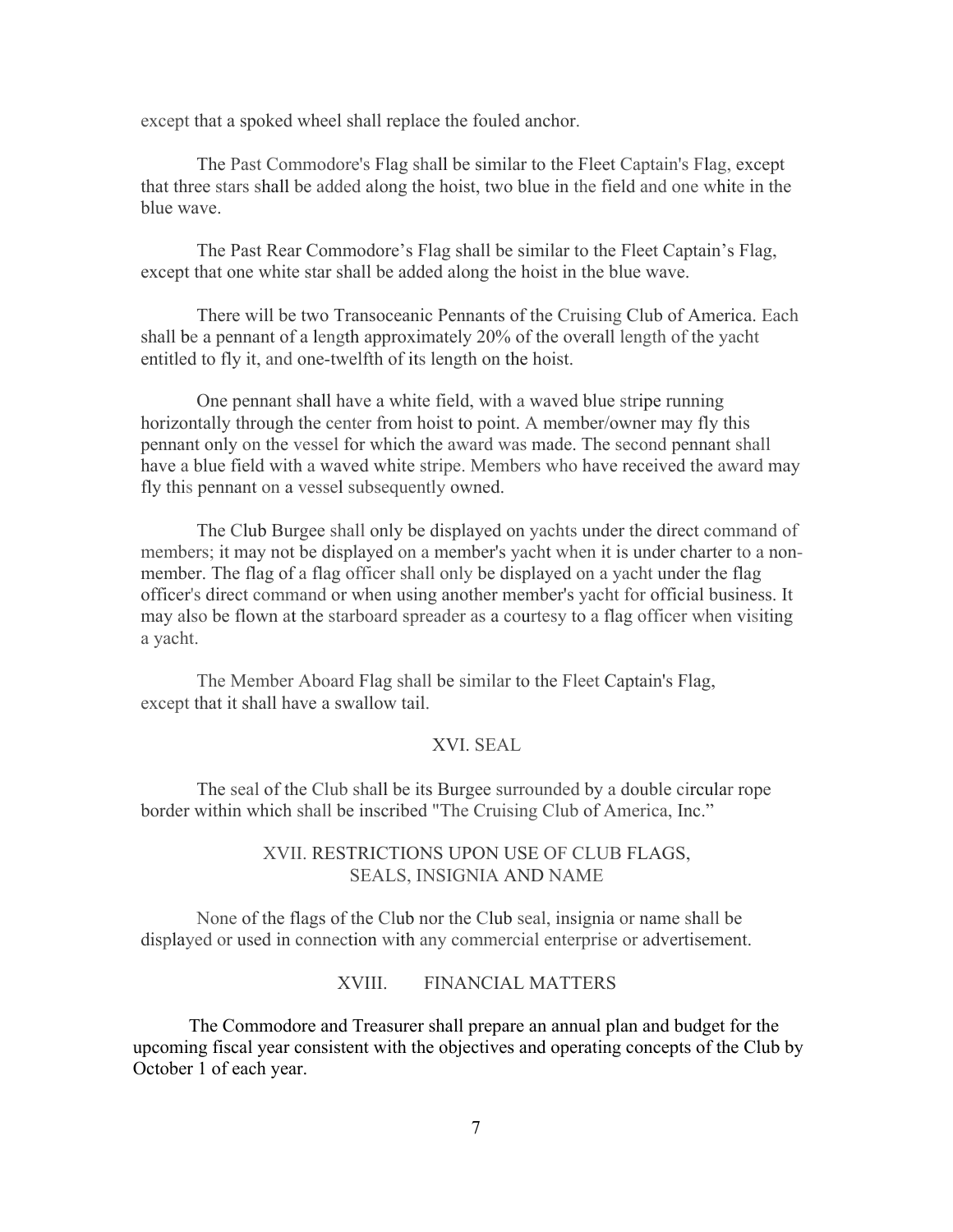All funds of the Club shall be deposited from time to time to the credit of the Club in such banks, trust companies, or other depositories as the Governing Board may select.

The Governing Board may authorize any officer or officers, agent, or agents of the Club, in addition to the officers so authorized by these By-Laws, to enter into any contract or execute and deliver any instrument in the name of and on behalf of the Club and such authority may be general or confined to specific instances. In the absence of any such determination by the Governing Board, contracts shall be signed by any two officers of the Club, at least one of whom shall be the Commodore, Vice Commodore, Secretary, or Treasurer.

All checks, drafts, or other orders for the payment of money, notes or other evidence of indebtedness issued in the name of the Club, shall be signed by such officer or officers, agent, or agents of the Club and in such manner as shall from time to time be determined by the Governing Board. In the absence of any such determination by the Governing Board, such instruments shall be signed by the Commodore, Vice Commodore or Treasurer. No check, draft, or other order for payment of money by the Club is authorized unless it is within the budget.

The Governing Board shall adopt and review from time to time a written investment policy for the assets of the Club.

## XIX. DISCIPLINE

Every member on joining the Club thereby undertakes to comply with this Constitution and By-Laws; and any refusal or neglect to do so, or any conduct unworthy of a gentleman, lady or sailor, or inimical to the welfare of the Club, shall render a member liable to suspension or expulsion by a three-fourths vote of the members of the Governing Board present at a meeting duly called.

Notice of such proposed action, with the reasons therefore, must be sent to the accused member by registered mail to his last known address at least thirty days prior to such meeting; and he shall have the right to be present at such meeting with counsel.

# XX. FISCAL YEAR

The fiscal year of the Club shall begin on November 1 of each calendar year and end on October 31 of the following calendar year.

## XXI. ORDER OF BUSINESS

The order of business at all meetings of the Club's members shall be as follows:

Roll Call. Minutes of previous meeting. Reports of officers.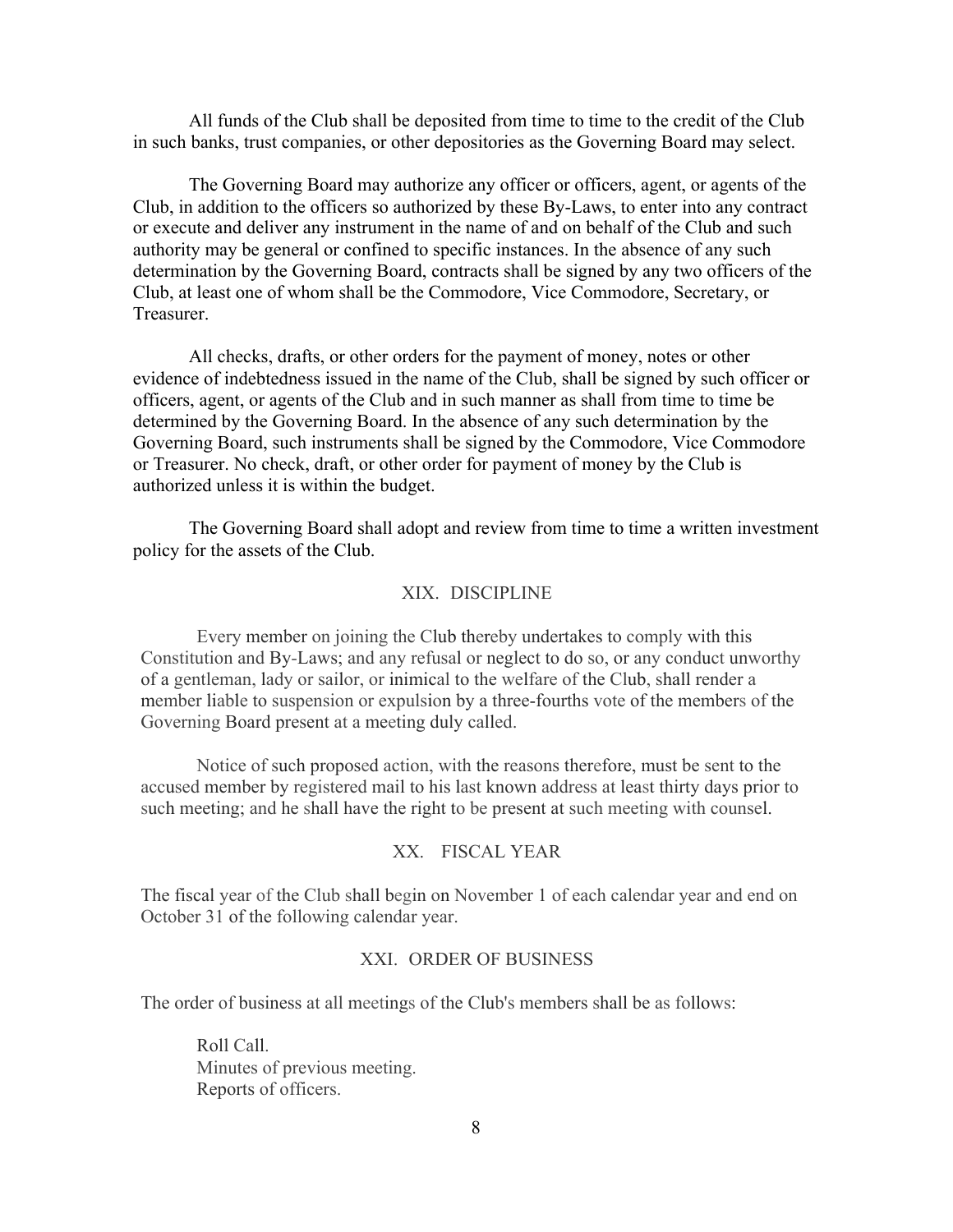Reports of committees. Unfinished business. Elections. New Business.

In case of dispute as to order or debate, "Roberts Rules of Order Modern, Newly Revised" shall govern.

### XXII. NOTICES

Notice of the Annual Meeting and of the Fall Meeting shall be given to each member at least twenty days previous thereto. The notice for the Annual Meeting must contain the report of the Nominating Committee. All meeting notices must state the place, if any, date and hour of the meeting and the means of remote communications, if any, by which members and proxy holders may be deemed to be present in person and vote at such meeting. Notices of special meetings shall be sent to each member at least fifteen days previous thereto, and shall state in detail the subjects to be brought up for action and no other matters may be considered at such meetings.

Any notice required to be provided herein shall be made in such manner as the Secretary deems expedient, and may be made personally, by mail, by wire, by fax, by email or by any other means reasonably calculated to achieve timely delivery in accordance with the General Corporation Law.

# XXIII. APPEAL

A member shall have the right of appeal to the Club from a decision of the Governing Board, which may be overruled at the next regular meeting of the members by a two-thirds vote of the members present in person or represented by proxy and entitled to vote thereon. Notice of such appeal must be stated fully in the call for the meeting.

### XXIV. VOTING OF MEMBERS

None but members shall be allowed in the meeting room during a meeting of the Club except by invitation of the presiding officer.

Proxies must be submitted in advance of the meeting, in such form and manner as the Secretary may prescribe from time to time in accordance with the General Corporation Law.

The members of the Governing Board to be elected at each Annual Meeting pursuant to Article XII shall be elected by a plurality of the votes cast by the voting members present in person or represented by proxy at the Annual Meeting, provided the same be not inconsistent with the General Corporation Law. In all other cases, the affirmative vote of a majority of the voting members present in person or represented by proxy at any meeting shall be the act of the members, provided the same be not